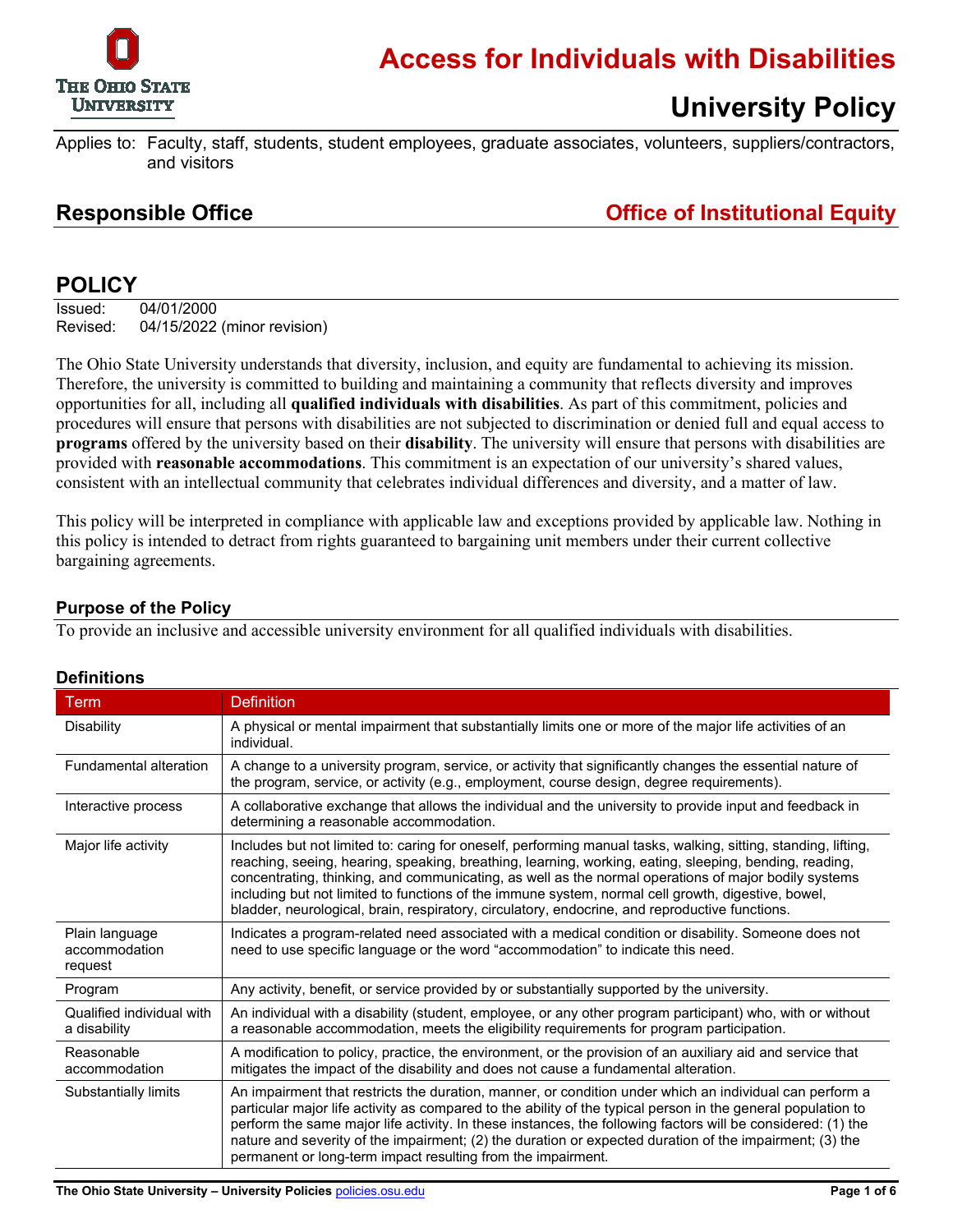

Applies to: Faculty, staff, students, student employees, graduate associates, volunteers, suppliers/contractors, and visitors

| Гerm           | <b>Definition</b>                                                                                                                                                       |
|----------------|-------------------------------------------------------------------------------------------------------------------------------------------------------------------------|
| Undue hardship | Any accommodation that is substantial or disruptive, or would be a significant cost to the university or<br>fundamentally alter the nature or operation of the program. |
| Unit           | College or administrative unit.                                                                                                                                         |
| Unit leader    | Head of college or administrative unit (e.g., dean, senior vice president, president, provost).                                                                         |

### **Policy Details**

- I. Scope
	- A. This policy applies to all programs offered by the university, including:
		- 1. All employment practices and actions through the entire employee life cycle. This includes, but is not limited to, recruitment, application, hiring, training, disciplinary actions, advancement, transfer and reassignment, and employment status.
		- 2. All educational delivery and practices. This includes but is not limited to recruitment, application, examination and testing, and educational status, and applies to students at all campuses including regional campuses as well as those engaged in distance learning through the university.
		- 3. All health care services and the facilities where such services are provided.
		- 4. All programs over which the university exercises substantial control, which may occur outside of the classroom, campus, or office environment but are a vital part of the university experience (e.g., education abroad, sponsored events, extension programs).
		- 5. All public access to university programs and other offerings. This includes, but is not limited to, athletic events, parking, conferences, and any other event or service open to the public.
		- 6. All facilities and property owned, operated by, or rented by the university.
		- 7. All digital information and services provided by the university, including delivery platforms. Please refer to the [Digital Accessibility policy.](https://go.osu.edu/accessibility-policy)

#### II. Administration

- A. Unit-level guidelines, procedures, and practices must comply with this policy.
- B. Rights and Responsibilities
	- 1. Qualified individuals with disabilities have the right to an equal opportunity to participate in and benefit from all programs offered by the university. Individuals who choose to exercise these rights:
		- a. Are protected under the Americans with Disabilities Act (ADA) when they meet any of the following eligibility criteria:
			- i. Have a physical or mental impairment that **substantially limits** one or more **major life activities**; or
			- ii. Have a history or record of such an impairment or are perceived by others of having such an impairment.
		- b. Have a right to reasonable accommodations.
		- c. Are responsible for initiating the accommodation process in a timely fashion by identifying themselves as needing reasonable modifications to a university environment, policy, or practice and/or needing auxiliary aids and services.
		- d. Are responsible for providing appropriate documentation that confirms a disability and a description of the relevant impacts of that disability when requested by the ADA Coordinator's office or designated office.
		- e. Are expected to actively participate in the identification of reasonable accommodations in a timely fashion.
		- f. Have the same obligation as all program participants to meet and maintain the institution's performance standards, academic and technical standards, and codes of conduct.
		- g. Have a right to be evaluated based on their ability, not their disability.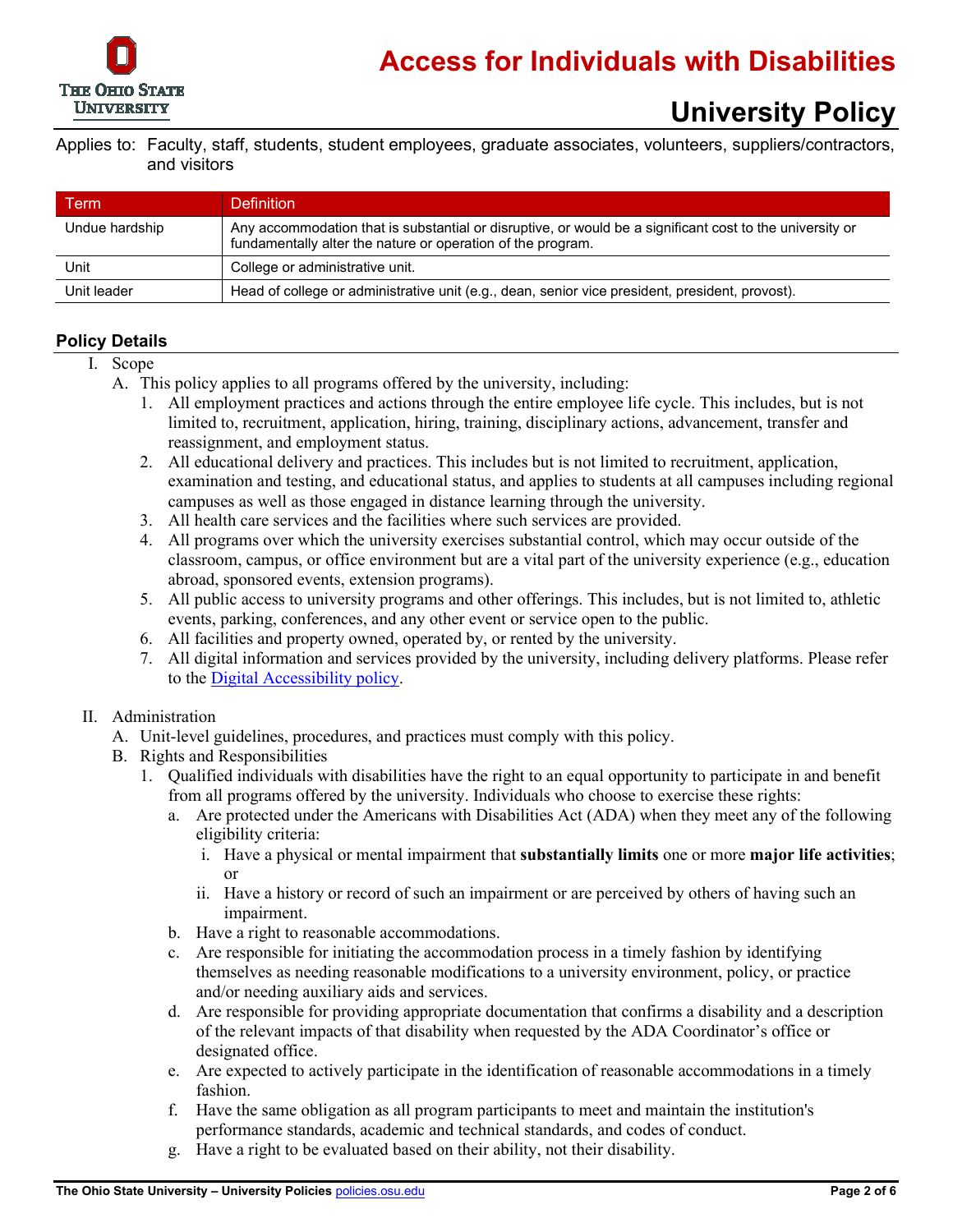

Applies to: Faculty, staff, students, student employees, graduate associates, volunteers, suppliers/contractors, and visitors

- h. Have the right to be informed of procedures for appealing a university decision through internal and appropriate external channels.
- 2. The university has a responsibility to ensure access to all its programs while maintaining the standards that are fundamental and essential to programs. In meeting these obligations, the university:
	- a. Will inform its program participants about the availability of accommodations.
	- b. May select between equally effective methods of accommodating an individual with a disability.
	- c. Will identify and establish the abilities, skills, and knowledge necessary for entrance and ongoing participation in its programs and evaluate applicants and participants on those bases.
	- d. Will make reasonable modifications to the environment, policy, or practice and/or provide auxiliary aids and services in a timely fashion when an individual's program participation is negatively impacted by their disability in a substantial way.
	- e. May refuse a requested accommodation that fundamentally alters an essential element or program requirement (e.g., academic and technical standards or job responsibilities) or creates an **undue hardship** as determined by the ADA Coordinator's office or designee.
	- f. Will inform the individual of the availability of internal and external appeals processes as applicable.
- 3. All **plain language accommodation requests** must be referred to the ADA Coordinator's office or designated offices (see Procedure I.B.). Any individual that provides supervision, instruction, human resources support, or controls a program is responsible for making these referrals.
- 4. Only the ADA Coordinator's office or designated offices may request and review documentation in support of accommodation requests and may refuse a request that is unsupported by documentation. The ADA Coordinator's office or designated offices may also seek permission from the requestor to interact directly with a healthcare provider to determine what accommodations may be reasonable and likely to be effective.
- III. Confidentiality and Privacy
	- A. The university recognizes the importance of confidentiality and privacy. Information received in connection with establishing and implementing reasonable accommodations, reporting, and resolutions will be treated as private and will only involve individuals whom the university determines are necessary to ensure reasonable accommodations, to provide assistance and resources to parties, to perform other appropriate university functions, or in accordance with applicable law.
	- B. The university will maintain as confidential any personal medical information provided, to the extent that maintaining such confidentiality would not impair the ability of the university to provide the accommodations.
	- C. All individuals involved in the process should observe the same standard of discretion and respect for everyone involved in the process.

### **PROCEDURE**

Issued: 04/01/2000 Revised: 01/25/2022

- I. Reasonable Accommodations
	- A. All accommodations will be evaluated in accordance with the criteria established and defined by state and federal laws including the Americans with Disabilities Act and Section 504 of the Rehabilitation Act, using an **interactive process**.
	- B. The ADA Coordinator's office provides oversight and review of the accommodation review process. Reasonable accommodations are initially determined through the interactive process by the designated office in collaboration with the individual with a disability and relevant unit or program. The primary designated offices include: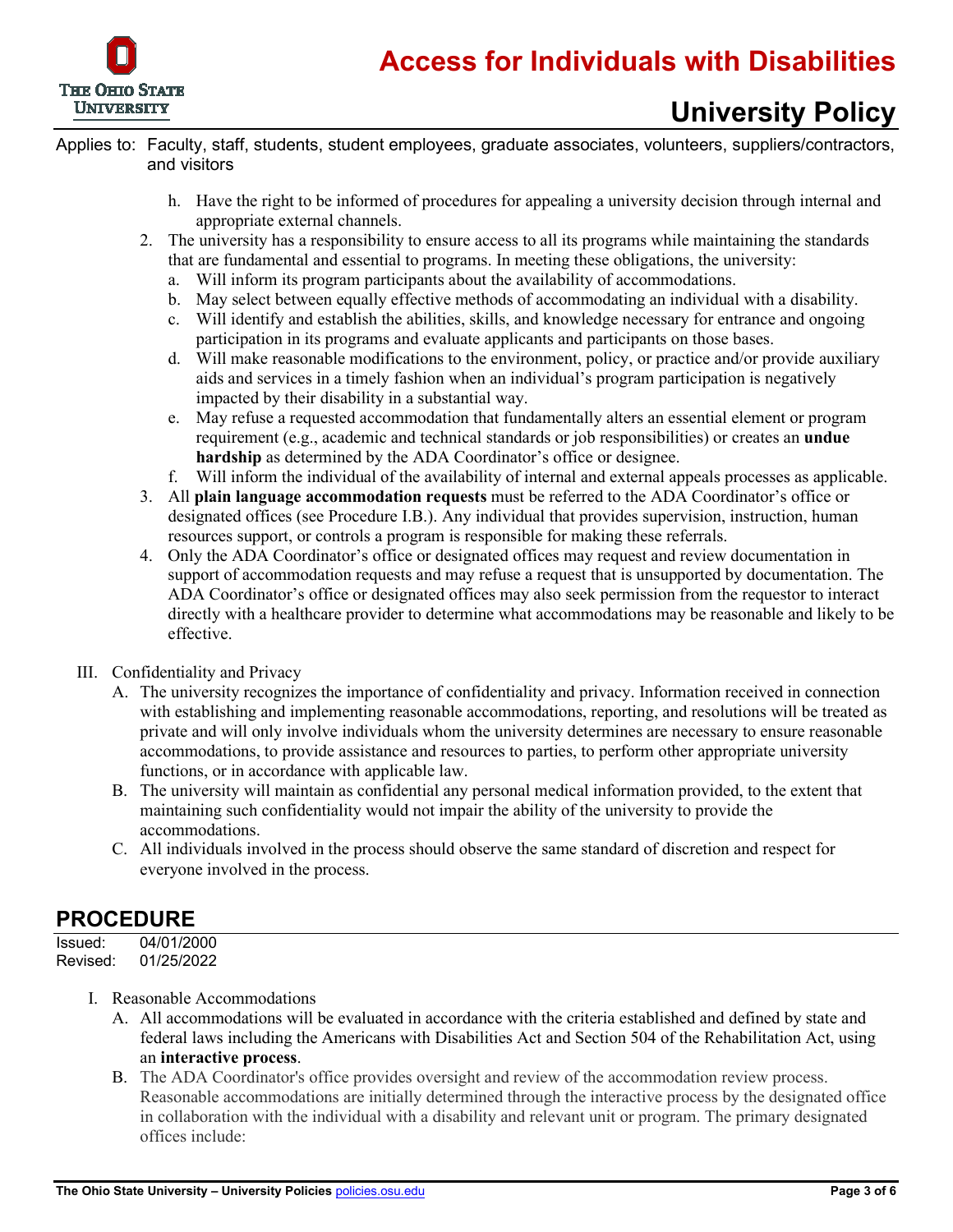

- Applies to: Faculty, staff, students, student employees, graduate associates, volunteers, suppliers/contractors, and visitors
	- 1. For student accommodation requests, contact Disability Services in the Office of Student Life at 614-292 3307 o[r slds@osu.edu.](mailto:slds@osu.edu)
	- 2. For employee accommodation requests, contact Integrated Absence Management and Vocational Services in the Office of Human Resources at  $614-247-6947$  or hr-integrateddisability $@$ osu.edu.
	- 3. For patient accommodation requests, contact Patient Experience:
		- a. OSU Harding Hospital: 614-292-9600
		- b. OSU Comprehensive Cancer Center James: 614-293-8609
		- c. OSU Primary Care Network, Special Care Network, University Hospital, Ross Heart Hospital, Dodd Hall: 614-293-8944
		- d. East Hospital: 614-257-2310
	- 4. For digital accessibility requests, contact the Digital Accessibility Center at 614-292-1760 or [accessibility@osu.edu.](mailto:accessibility@osu.edu)
	- 5. For all other accommodation requests or general inquiries, contact the ADA Coordinator's office at 614 292-6207 or [ada-osu@osu.edu.](mailto:ada-osu@osu.edu)
	- II. Training and Assistance
		- A. The ADA Coordinator's office, with assistance from other designated offices, provides technical assistance and support in administering this policy to implement the ADA and associated laws and regulations.
		- B. The ADA Coordinator's office and other designated offices will provide trainings as appropriate to units on obligations under this policy, the ADA, and associated laws and regulations.
	- III. Audits
		- A. To provide an accessible university infrastructure, the ADA Coordinator's office may audit policies, programs, digital environments, or facilities of the university to determine compliance with this policy.
		- B. The participation of **units** and **unit leaders** or designees is essential in completing these audits.
		- C. Following an audit, the unit will partner with the ADA Coordinator's office to develop and implement actionoriented directives that will further the principles of this policy, the ADA, and associated laws and regulations, as needed.

#### IV. Reporting

- A. Any person who has encountered a barrier to access or believes they have been improperly denied the benefit of, or access to, a program, service, or activity may submit a report. To file an ADA or Section 504 report, an individual may contact any of the following:
	- 1. The ADA Coordinator's office
		- a. Address: 260 Younkin Success Center, 1640 Neil Avenue, Columbus, Ohio 43201
		- b. Phone: 614-292-6207
		- c. Email: [ada-osu@osu.edu](mailto:ada-osu@osu.edu)
		- d. Website: [ada.osu.edu](https://ada.osu.edu/)
		- e. Onlin[e ADA Report Form](https://go.osu.edu/access-concerns)
	- 2. The Office of Institutional Equity
		- a. Phone: 614-247-5838
		- b. Email: [equity@osu.edu](mailto:equity@osu.edu)
		- c. Online reporting form at [equity.osu.edu](https://equity.osu.edu/)
	- 3. Individuals, including members of the university community, may submit reports anonymously via the following resources. Note that anonymous reports do not fulfill an employee's duty to report.
		- a. The university's Anonymous Reporting Line via telephone at 866-294-9350 or [ohio](https://secure.ethicspoint.com/domain/media/en/gui/7689/index.html)[state.ethicspoint.com.](https://secure.ethicspoint.com/domain/media/en/gui/7689/index.html)
		- b. Online reporting form at [equity.osu.edu.](https://equity.osu.edu/)
- B. Certain members of the university community are required to report all incidents of disability discrimination and harassment as described in the [Non-Discrimination, Harassment, and Sexual Misconduct policy.](https://go.osu.edu/non-discrimination-policy)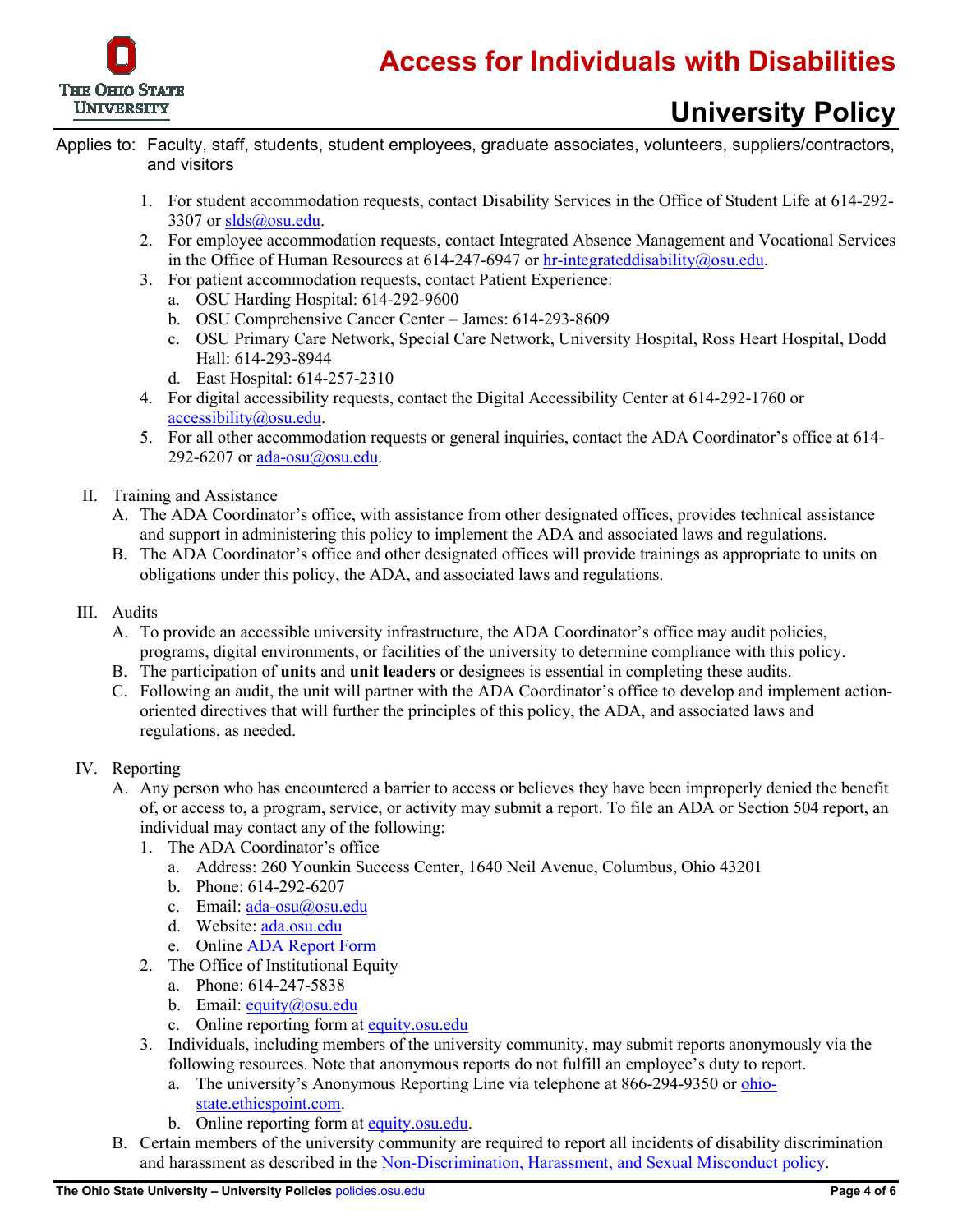

- Applies to: Faculty, staff, students, student employees, graduate associates, volunteers, suppliers/contractors, and visitors
	- C. The ADA Coordinator's office establishes standard protocols for responding to and resolving complaints of discrimination or retaliation due to a disability or failures to accommodate.
	- D. Retaliation is prohibited by university policy and law. The university will not tolerate retaliation in any form against any individual who makes an allegation, files a report, serves as a witness, assists a complainant, or participates in an investigation of discrimination.
	- V. Accountability
		- A. Individuals who violate this policy will be held accountable for their actions in accordance with applicable university policies or rules (e.g., [Student Code of Conduct,](https://trustees.osu.edu/bylaws-and-rules/code) [Faculty Rule 3335-5-04,](https://trustees.osu.edu/bylaws-and-rules/3335-5) [Corrective Action and](http://hr.osu.edu/policy/policy815.pdf)  [Involuntary Termination policy\)](http://hr.osu.edu/policy/policy815.pdf).
		- B. The ADA Coordinator has oversight of accountability as it relates to this policy and can refer matters to other university offices as appropriate.
		- C. Investigations of reports under this policy will be conducted in accordance with the investigatory protocols of the university.
		- D. The ADA Coordinator or designee may issue directives when necessary to effectuate this policy.

| <b>Position or Office</b>                                                                                 | <b>Responsibilities</b>                                                                                                                                                                                                                                                                                                                                                                                                                                                                                                                                                                                                                                   |  |
|-----------------------------------------------------------------------------------------------------------|-----------------------------------------------------------------------------------------------------------------------------------------------------------------------------------------------------------------------------------------------------------------------------------------------------------------------------------------------------------------------------------------------------------------------------------------------------------------------------------------------------------------------------------------------------------------------------------------------------------------------------------------------------------|--|
| ADA Coordinator's office                                                                                  | 1. Provide oversight and review of accommodation review process, and accountability as it relates to this<br>policy.<br>2. Request documentation in support of accommodation requests, as needed.<br>3. Provide technical assistance and support in administering this policy, with assistance from designated<br>offices.<br>4. Provide trainings as appropriate.<br>5. Establish standard protocols for responding to and resolving complaints of discrimination or retaliation<br>due to disability or failure to accommodate disability.<br>6. Partner with units to develop and implement action-oriented directives, as needed, following an audit. |  |
| Designated offices                                                                                        | 1. Request documentation in support of accommodation requests, as needed.<br>2. Determine reasonable accommodations in collaboration with individuals with disabilities and relevant<br>unit or program.<br>3. Assist ADA Coordinator's office in providing technical assistance and support in administering this<br>policy.<br>4. Provide trainings as appropriate.                                                                                                                                                                                                                                                                                     |  |
| Individuals that provide<br>supervision, instruction,<br>human resources support,<br>or control a program | Refer plain language accommodation requests to ADA Coordinator's office or designated offices.                                                                                                                                                                                                                                                                                                                                                                                                                                                                                                                                                            |  |
| Relevant unit or program                                                                                  | Collaborate with individuals with a disabilities and designated offices to determine reasonable<br>accommodations.                                                                                                                                                                                                                                                                                                                                                                                                                                                                                                                                        |  |
| Qualified individuals with<br>disabilities                                                                | 1. Initiate accommodation process as set forth in the policy.<br>2. Provide appropriate documentation that confirms a disability as set forth in the policy.<br>3. Participate in identification of reasonable accommodations as set forth in the policy.                                                                                                                                                                                                                                                                                                                                                                                                 |  |
| Units and unit leaders                                                                                    | Partner with ADA Coordinator's office to develop and implement action-oriented directives, as needed,<br>following an audit.                                                                                                                                                                                                                                                                                                                                                                                                                                                                                                                              |  |
| University                                                                                                | 1. Ensure that persons with disabilities are provided with reasonable accommodations as set forth in the<br>policy.<br>2. Ensure access to all university programs while maintaining fundamental and essential program<br>standards.<br>3. Inform university program participants about the availability of accommodations.<br>4. Identify and establish the abilities, skills, and knowledge necessary for entrance and ongoing<br>participation in its programs and evaluate applicants and participants on those bases.                                                                                                                                |  |

#### **Responsibilities**